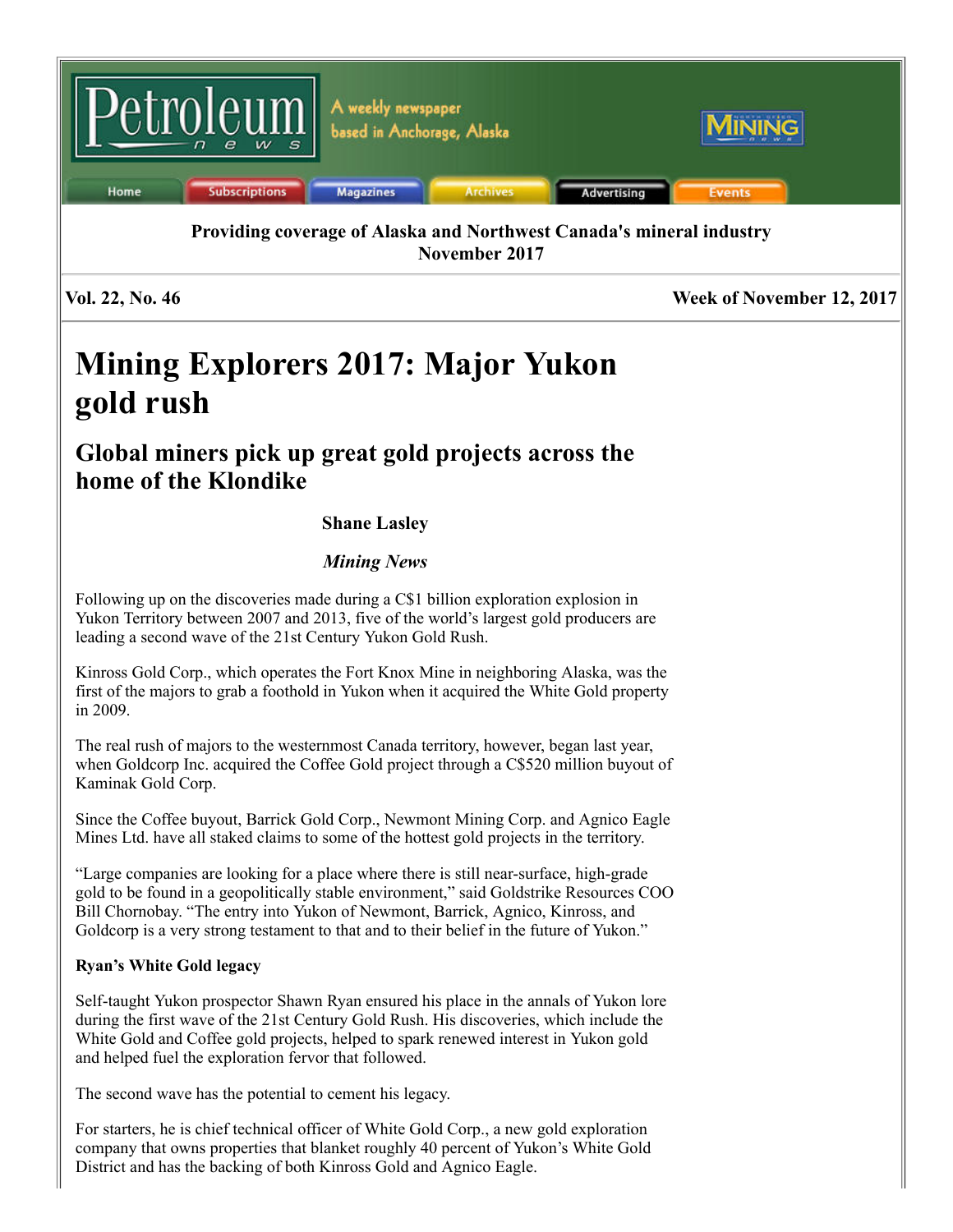Late in 2016, Agnico Eagle grabbed a 19.9 percent interest in White Gold Corp. and in May, Kinross nabbed a 19.9 percent interest in the junior in exchange for its White Gold and other properties in the namesake district.

The Golden Saddle deposit on the White Gold property hosts 9.79 million metric tons of indicated resource averaging 2.7 grams-per-metric-ton (840,000 ounces) gold; and 2.17 million metric tons of inferred resource averaging 1.8  $g/t$  (125,000 oz) gold, according to Kinross' reserves and resources statement for the end of 2016.

"The acquisition adds significant exploration potential to our already dominant land position in the White Gold District," said Ryan.

With these claims, White Gold Corp. now owns nearly 1 million acres of mineral claims along a 200-kilometer-long corridor south and west of Dawson City.

Both Kinross and Agnico Eagle are leveraging their technical and operational experience to support White Gold Corp.'s pursuit of exploration and development opportunities along this gold-rich section of the Yukon.

"This investment will allow the three companies to pool their expertise together to strengthen their position in this excellent mining jurisdiction," said Kinross President and CEO J. Paul Rollinson.

White Gold Corp. is investing some C\$9 million in exploring its properties in 2017 and is utilizing GroundTruth Exploration, an innovative exploration company run by Ryan's wife, Cathy Wood.

This work includes employing Ryan's soil-sampling techniques, GTProbe sampling, drone surveys; geophysical surveys; and geologic mapping and prospecting across most of the White Gold properties.

The 2017 program also included some 20,000 meters of rotary air blast drilling at the JP Ross, Loonie, Dime, IND, Nolan and Black Hills properties; and core drilling at the Golden Saddle deposit.

### Coffee gold by 2021

Goldcorp, meanwhile, continues to make progress on advancing its Coffee Gold Project towards a major mine development. Coffee is another White Gold deposit discovered by Ryan.

Prior to being bought out by Goldcorp, Kaminak published a feasibility study that details an open-pit, heap-leach gold operation at Coffee producing 184,000 oz of gold annually over a 10-year mine life at all-in sustaining costs of US\$550/oz.

This mine plan is based on 63.7 million metric tons of indicated resources averaging 1.45 g/t (2.97 million oz) gold and 52.4 million metric tons of inferred resources averaging 1.31 g/t (2.1 million oz) gold.

"With the acquisition of Kaminak and its Coffee project, Goldcorp has inherited a very prospective land package with more than 60,000 hectares (150,000 acres) that demonstrates potential for near-mine discoveries with mineralization remaining open along strike and at depth and the potential for the discovery of a major new mineral system," Goldcorp President and CEO David Garofalo said at the time of the acquisition.

Over the ensuing year, the major has been busy exploring that potential, including roughly US\$15 million of work last year and an initial phase of 2017 drilling that kicked off in March.

This year's drilling is focused on the Supremo T8-9 and Arabica targets.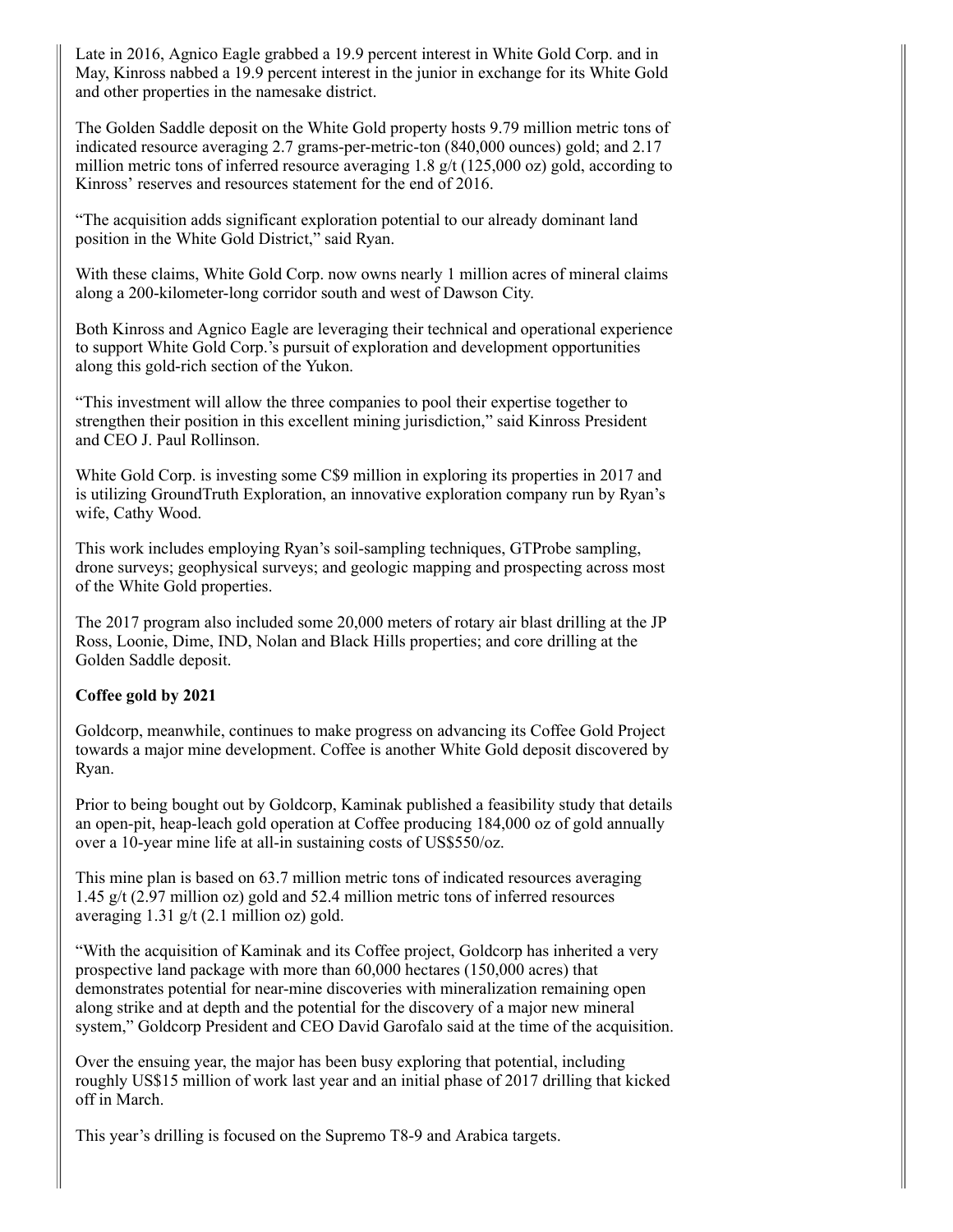Supremo T8-9 is located about 200 meters east of the planned Supremo open-pit mine. Highlights from 17 holes drilled during the first quarter include: 10.66 meters of 1.88  $g/t$ gold from a depth of  $51.82$  meters; and  $15.24$  meters of  $1.38$  g/t gold from  $59.44$  meters.

The company also reported good results from Arabica, which is located about 1,500 meters east of the planned Supremo pit.

"At the Coffee camp, drill results so far have shown continuity of mineralization at both the Arabica and Supremo T8, T9 targets while initial results are positive at Decaf," Goldcorp Senior Vice President of Exploration Paul Harbidge said in July.

While exploring the property, Goldcorp is making headway on the permitting needed to build the mine.

Officially launching the permitting process with the submission of an environmental socioeconomic assessment application for Coffee, Goldcorp is targeting commercial production at the Yukon gold property by 2021.

Coffee could be the first in a series of mines resulting from the 21st Century Yukon Gold Rush.

Goldcorp also owns a 19.9 percent stake in Independence Gold, an exploration company exploring the Boulevard gold property adjacent to Coffee; and 19.9 percent of Triumph Gold Corp, which is exploring the Freegold Mountain copper-gold property about 125 kilometers (75 miles) southeast of Coffee.

#### Goldstrike for Newmont

While the White Gold District continues to draw major attention, it is not the only goldrich region of Yukon in which global miners are investing.

In April, Newmont closed a C\$53 million deal with Goldstrike resources to earn up to a 75 percent stake in Plateau, an expansive exploration property known for its prolific visible gold.

For several years, Goldstrike has been discovering and expanding zones of high-grade gold across Plateau, a more than 570-square kilometer (220 square miles) property in eastern Yukon. 2016, however, was a particularly successful year for the explorer – resulting in the discovery of six new high-grade gold zones on the property.

The first such find was Bonanza, discovered about 4,000 meters away from Goldstack, one of the three primary gold zones originally found along a 50-kilometer- (31 miles) trend at Plateau South.

Initial mapping of a small outcrop at Bonanza identified the most pervasive coarse visible gold seen in bedrock at the Plateau property.

Goldback, Goldbar, Gold Standard, Goldworks and Big Bang are other high-grade gold discoveries made last year.

These discoveries, coupled with the zones already found across a broad expanse of this property caught Newmont's attention.

In March, the gold major cut a deal to earn up to 75 percent stake in Plateau.

The agreement included a C\$6 million private placement financing under which Newmont purchased 12.71 million Goldstrike shares at C47.4 cents each.

As a result, Newmont has the option to earn an initial 51 interest in Plateau by paying C\$8 million to Goldstrike; investing C\$17.4 million on exploration at Plateau; and completing an NI 43-101 resource estimate on the property.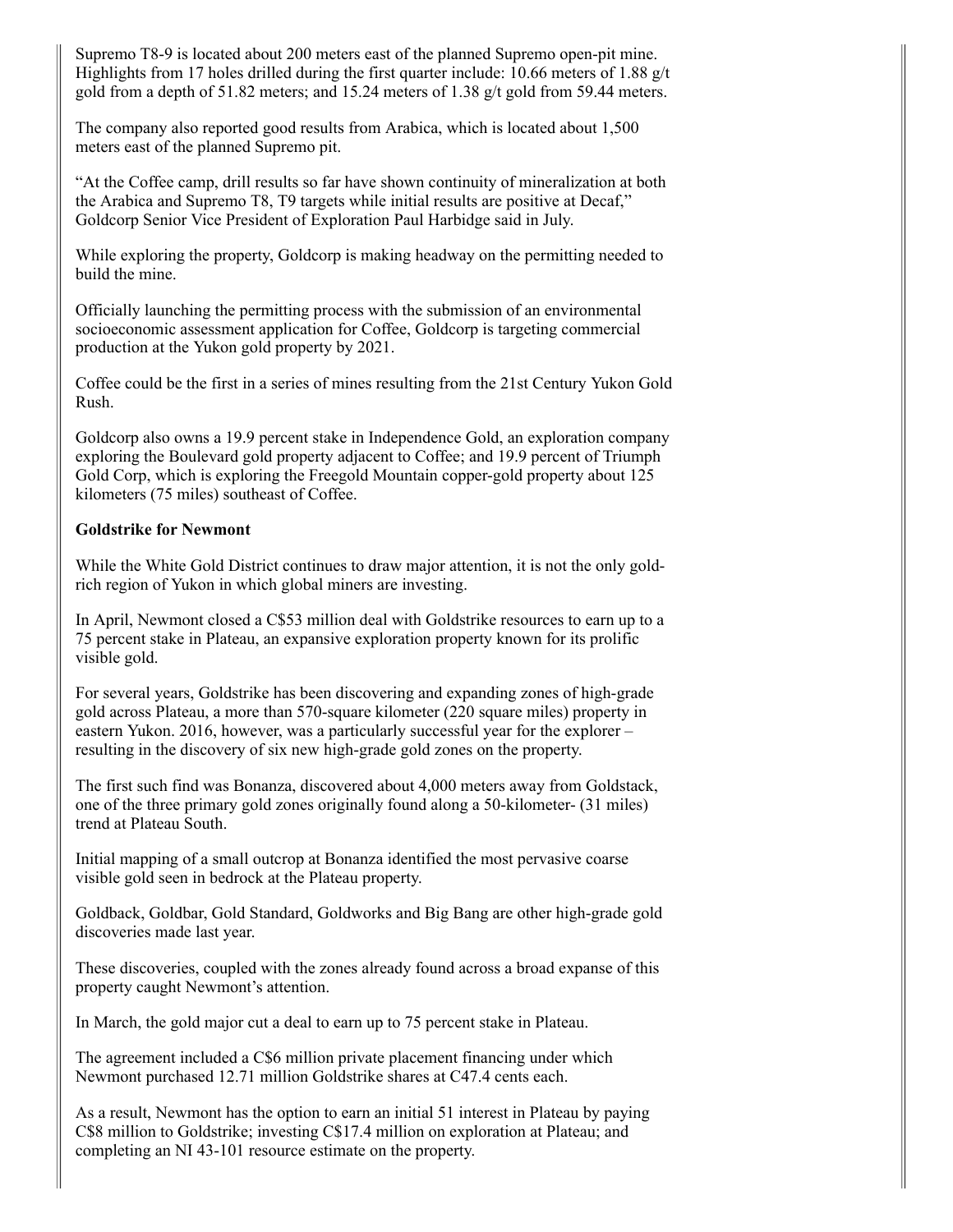If Newmont decides to up its ownership of Plateau to 75 percent, it must invest another C\$21.4 in exploration and complete a feasibility study for Plateau by the end of 2027.

After earning 75 percent interest in Plateau, Newmont has agreed to fund all costs until it delivers a program and budget for the development of the first mine on the property. At this point, Goldstrike has a financing option under which Newmont would fund all costs relating to Plateau, including all mine development costs, and Goldstrike would pay Newmont back from 80 percent of the explorer's share of cash flow from the mine.

Newmont and Goldstrike kicked off their 2017 program with a 10,000 line-kilometer airborne magnetic survey and district-scale geochemical program.

"We are delighted with the new partnership with Newmont and are very excited to receive the results from the proprietary, proven mine finding technologies and techniques that Newmont has implemented at the Plateau Property," said Goldstrike President and CEO Terrance King.

While waiting on the results, Goldstrike and Newmont began drilling Goldstack, a zone where abundant visible gold has been found on surface and in drill core, and Bonanza.

PSGS-16-01, drilled at Goldstack in 2016, cut 45.5 meters averaging 6.05 grams per metric ton gold. Previous drilling at Goldstack has traced a large tabular body of mineralization that is more than130 meters long, 40 meters wide and 10 to 17.5 meters thick.

With Newmont shouldering the financial and technical load at Plateau, Goldstrike can focus its attention on Lucky Strike, a large property located in the heart of Yukon's White Gold District.

"Goldstrike will now have the time and resources to advance its plans to optimize value for our shareholders on the 100-percent-owned and drill-ready Lucky Strike gold project, located in the heart of the White Gold Camp" said Goldstrike's Chornobay.

#### Barrick nabs Carlin-style gold

Barrick Gold Corp. also has staked its claim in Yukon, cutting a deal to earn up to a 70 percent interest in a portion of Atac Resources Ltd.'s Rackla Gold, an huge property famous for its Carlin-style gold.

In total, the Rackla property encompasses a gold prospective area that stretches for some 114 miles (185 kilometers across east-central Yukon.

Atac has divided the massive land parcel into three separate projects – Rau, which encompasses 255 square miles (660 square kilometers) at the western end of Rackla; Osiris, a 117-square-mile (302 square-kilometers property at the eastern end of Rackla that hosts the Osiris, Conrad, Ibis, and Sunrise discoveries; and Orion, a 301-square-mile (780 square kilometers) section in the middle that hosts the Orion, Anubis, and eight other early stage Carlin-type gold prospects.

Barrick has cut a deal with ATAC to earn an initial 60 percent interest in Orion, the central project, by investing C\$35 million on exploration at the project over the next five years.

Upon spending this initial earn-in, the companies will form a joint venture and Barrick can earn another 10 percent interest in Orion by investing an additional C\$20 million before the end of 2026.

To further stake its claim to this gold-rich section of the Yukon, Barrick paid C\$8.34 million to buy 16.68 million Atac shares, giving the major a 19.9 percent interest in the Yukon-focused explorer.